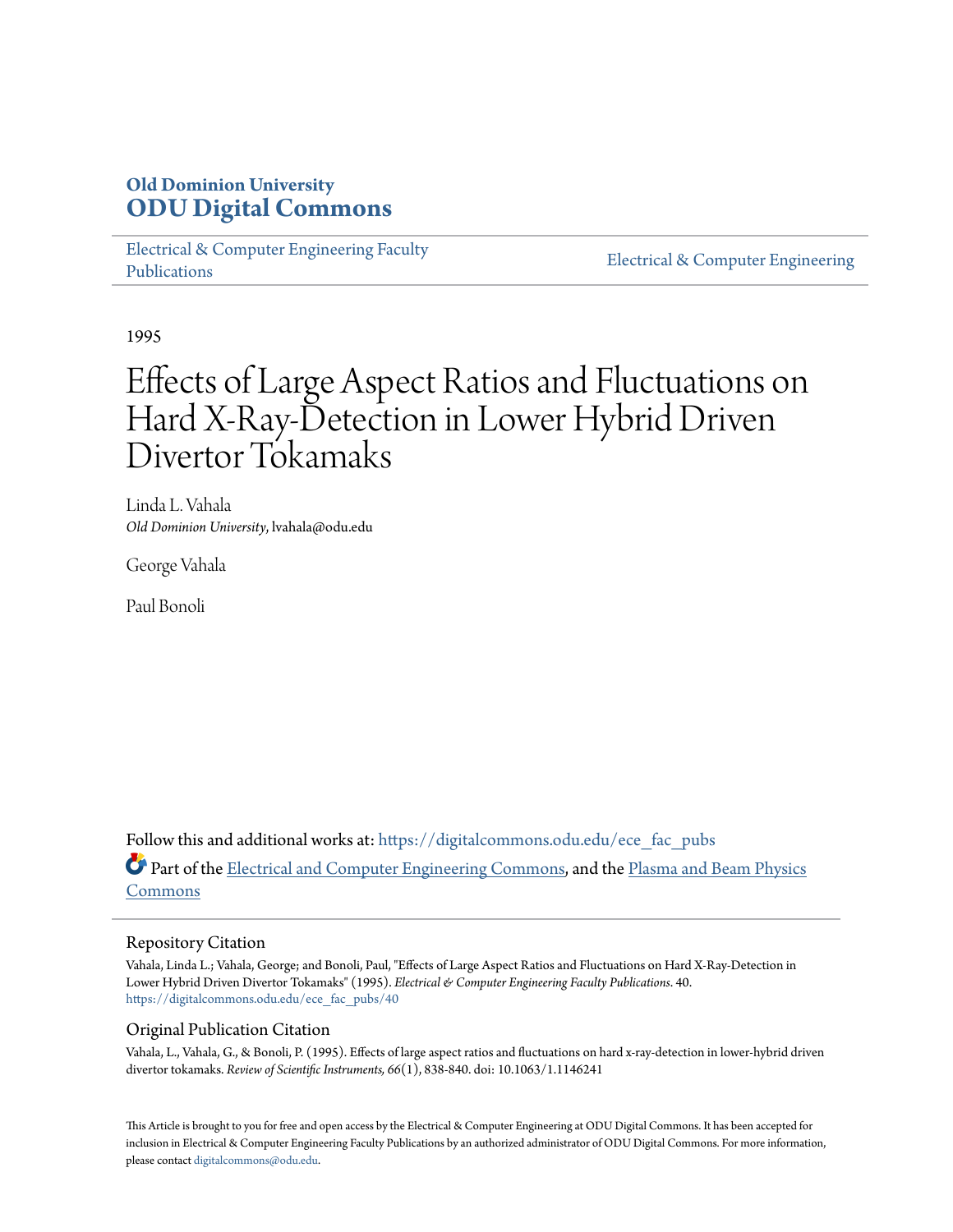# Effects of large aspect ratios and fluctuations on hard x-ray detection in lower hybrid driven divertor tokamaks

Linda Vahala Department of Electrical and Computer Engineering, Old Dominion University, Norfolk, Virginia 23509

George Vahala Department of Physics, College of William and Mary, Williamsburg, Virginia 23187

Paul Bonoli

Plasma Fusion Center; M. I. T, Cambridge, Massachusetts 02139

(Presented on 11 May 1994)

It is shown that lower hybrid wave scattering from fluctuations plays a critical role in large aspect ratio divertor plasmas even though the edge density fluctuation levels are only at 1%. This is seen in the theoretically calculated electron power-density profiles which can be directly correlated to the standard experimental chordal hard x-ray profiles. It thus seems that tluctuation effects must be included in determining rf current-density profiles.  $© 1995$  American Institute of Physics.

### I. INTRODUCTION

Lower hybrid (LH) waves have been used for electron and ion heating, to sustain and ramp up the toriodal plasma current, and to stabilize sawteeth instabilities.<sup>1</sup> Recently, experiments on JET have indicated that LH current drive efficiency can be significantly enhanced in the presence of ICRP waves. This enhancement may be due to an interaction of the suprathermal electrons generated by the LH waves with a mode converted ion-Bernstein wave.<sup>2</sup> The collision of these suprathermal electrons with the background plasma gives rise to hard x rays that are readily detected.

Now, it has been shown<sup>3,4</sup> that chordal experimental hard x-ray profiles can be directly correlated to theoretically calculated LH electron power-density deposition profiles. Moreover, to obtain this excellent correlation to experimental data, it was critical to incorporate the effects of LH ray scattering from fluctuations in determining the power-density profiles. These results were drawn from JT-60 chordal hard x-ray profiles? for three different initial values of parallel refractive index  $n_{\parallel 0} = ck_{\parallel 0}/\omega = 1.29$ , 1.93, and 2.88. Hence, a theoretical determination of the LH electron power-density deposition can be translated into experimentally observable chordal hard x-ray profiles.

Here we examine the effects of large aspect ratio and fluctuations on hard x-ray profiles for a divertor plasma, in which the edge fluctuation levels can be as low as 1%. There is currently a tendency towards larger aspect ratio tokamaks and this plays a profound roie on the accessibility of LH waves towards the plasma center. This is because in cylindrical geometry there is no upshift in  $k_{\parallel}$  as the LH wave propagates<sup>6,7</sup> (neglecting LH wave scattering from fluctuations). Hence there is a minimum inverse aspect ratio  $\epsilon_{cr}$ , such that the nonstochasticity of LH rays persists for sufficiently small inverse aspect ratios:  $\epsilon < \epsilon_{cr}$ .

#### II. WAVE KINETIC EQUATION FOR LH RAY SCATTERING FROM FLUCTUATIONS

Using weak turbulence theory, the propagation of the wave energy density  $F$  can be determined from the wave kinetic equation<sup>4,5</sup>

$$
\left(\frac{dF}{dt}\right)_{\text{ray}} + 2\,\gamma(\mathbf{x},\mathbf{k})F(\mathbf{x},\mathbf{k},t)
$$
\n
$$
= \sum \int_0^{2\,\pi} d\beta [F(\phi+\beta)-F(\phi)]
$$
\n
$$
\times [S^n(\kappa)K^n + S^B(\kappa);\mathbf{K}^B]. \tag{1}
$$

 $(dF/dt)_{\text{ray}}$  is the time evolution of the wave packet following a ray trajectory in a given toroidal tokamak equilibrium, while  $\gamma$  is the resonant electron and ion Landau damping as well as collisional damping of the wave packet. The righthand side of Eq. (1) gives the effect of ray scattering from fluctuations. In particular, during fluctuation scattering, the perpendicular wave number  $\mathbf{k}_{\perp} \rightarrow \mathbf{k}'_1$  while  $\mathbf{k}_{\parallel} = \mathbf{k}'_1$ .  $\kappa = |\mathbf{k}_\perp - \mathbf{k}'_\perp|$  and  $\mathbf{k}_\perp \cdot \mathbf{k}'_\perp = k_\perp k'_\perp \cos \beta$  where the scattering angle  $\beta$  is such that  $\phi \rightarrow \phi + \beta$ . The scattering kernels  $K^n$  and

|  |  |  |  |  |  | TABLE I. Some tokamak parameters. |
|--|--|--|--|--|--|-----------------------------------|
|--|--|--|--|--|--|-----------------------------------|

|                                                | JT-60            | TPX         |
|------------------------------------------------|------------------|-------------|
| Inverse aspect ratio $\epsilon$                | 0.31             | 0.22        |
| $B_0(T)$                                       | 4                | 4           |
| Current (MA)                                   | 1                | 2           |
| LH $\omega/2\pi$ (GHz)                         | 2.0              | 3.7         |
| $n_{e0}$ (10 <sup>13</sup> cm <sup>-3</sup> )  | 1.5              | 10          |
| $T_{e0}$ (keV)                                 | 3                | 10          |
| Fluctuation rms $\kappa_0$ (cm <sup>-1</sup> ) | 15               | 15          |
| Density fluctuation levels                     | 1%               | $1\%$       |
| $n_{\parallel 0} = c k_{\parallel 0}/\omega$   | 1.29, 1.93, 2.88 | 2.0,2.5,3.0 |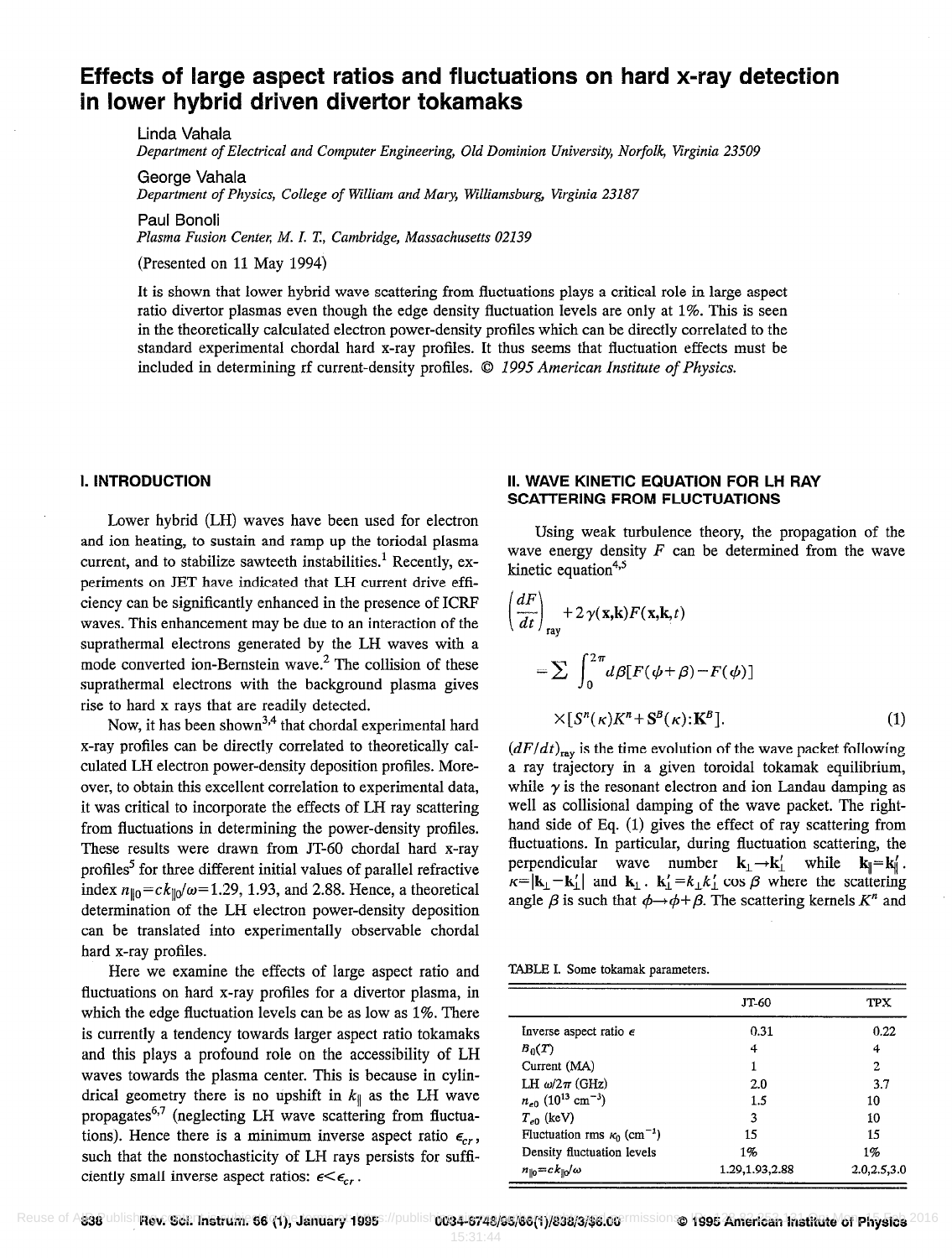$K^B$  are complicated expressions,<sup>4,5</sup> while the perpendicular density-fluctuation spectrum is assumed to have the form $4.5$ 

$$
S^{n}(\kappa) = \left\langle \left(\frac{\delta n}{N_0}\right)^2 \right\rangle \frac{1}{\pi \kappa_0^2} \exp\left(-\frac{\kappa^2}{\kappa_0^2}\right),\tag{2}
$$

where the spatial intensity variation  $\langle (\delta n/N_0)^2 \rangle$  is peaked at the plasma edge. A similar Gaussian distribution is assumed for magnetic fluctuations. The wave kinetic equation is solved in toroidal geometry with the scattering integral evaluated by Monte Carlo methods. In particular, for the results reported here, we have used 100 Monte Carlo iterations for each initial  $n_{\parallel 0}$ . The correlation length  $\kappa_0^{-1}$ , and other relevant tokamak parameters are given in Table I.

#### Ill. EFFECT OF FLUCTUATIONS ON ELECTRON POWER-DENSITY DEPOSITION IN TPX

For TPX parameters listed in Table I, we consider the effect of 1% edge density fluctuations on electron powerdensity deposition profiles {and thus on what one should expect to find from experimental chordal hard x-ray data). At a central electron temperature of 10 keV, and for a LH launched wave packet with initial Gaussian distribution of mean  $\langle n_{\parallel 0} \rangle$  = 2.5, one sees from Fig. 1 that even in divertor plasmas with only 1% edge fluctuations there is a substantial reduction in the power deposition profiles: as expected, the deposition profiles are more radially diffuse but because of the high temperature (10 keV), there is little increase in the penetration of the LH wave bundle into the plasma center. In Fig. 2, we compare effects of the 1% edge fluctuations for the planned range of LH wave launch  $n_{\parallel 0}$ . We see that powerdensity deposition profiles become much less sensitive to the initial  $\langle n_{\parallel 0} \rangle$  once fluctuation effects are taken into account.



FIG. 1. Electron power-density deposition profiles for TPX parameters, with central temperatures of 10 keV and LH Gaussian initial  $n_{\parallel 0}$  distribution of mean  $\langle n_{\parallel 0} \rangle$  = 2.5 and standard deviation=0.1 [notation:  $G(2.5,0.1)$ ]. Note the strong effect of fluctuations on the power-density profiles-even low fluctuation levels of 1%.



FIG. 2. Electron power-density deposition profiles for TPX parameters, with  $T_{e0}$  = 10 keV and various LH Gaussian  $n_{\parallel 0}$  for (a) no fluctuations and (b) 1% edge fluctuations characteristic of divertor plasmas. Chordal hard x-ray profiles are sensitive to the LH wave scattering from fluctuations.

For lower central temperatures (4 keV) and incorporating 1% edge fluctuation scattering, however, one finds that the absorption profiles become much more independent of the initial  $\langle n_{\parallel 0} \rangle$ , as seen in Fig. 3. Note that fluctuations now



FIG. 3. Effect of decreasing the central temperatures from 10 to 4 keV for TPX parameters on the power-density profiles with scattering from 1% edge fluctuations.